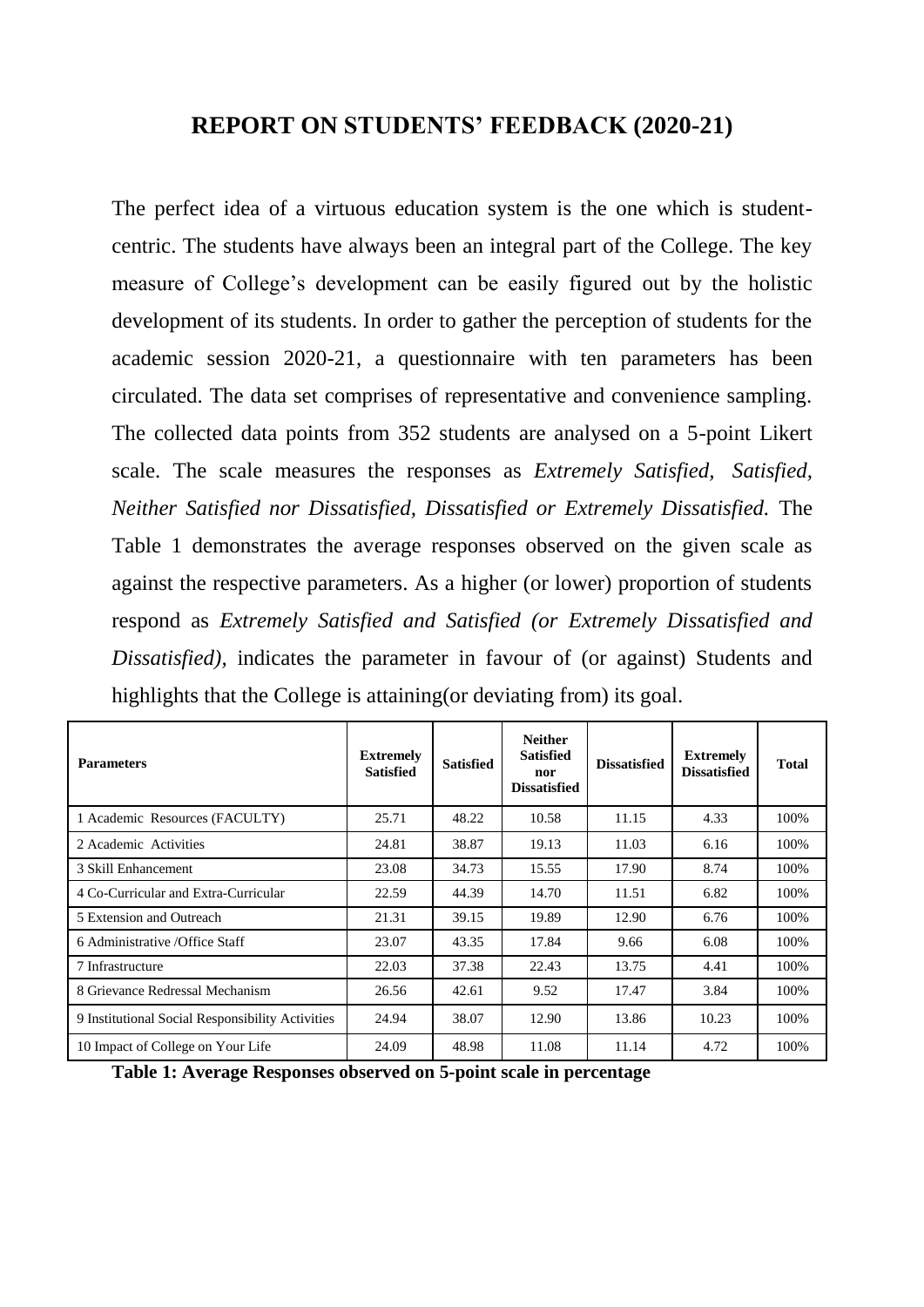

**Table: Average Students' Responses observed** 

The questionnaire has been constructed on the parameters: Academic Resources (faculty), Academic Activities, Skill Enhancement, Co-Curricular and Extra-Curricular, Extension and Outreach, Administrative /Office Staff,Infrastructure, Grievance Redressal Mechanism, Institutional SocialResponsibility Activities, Impact of College on Your Life.\

The students' feedback analysis can be concluded as follows:

- 1. The Academic Resources of SLC have been appreciated by the students as shown in Table 1. The parameter *Academic Resources* includes Mentoring and Motivation, Curriculum based questions, Regularity and Sincerity, Subject Expertise, Evaluation and performance etc. The institution has been promoting the students to indulge in beyond the classroom learning and more than 73.93% (25.71% extremely satisfied and 48.22% satisfied) of the students are satisfied with these resources.
- 2. The *Academic Activities* majorly include Seminars/Conferences/Special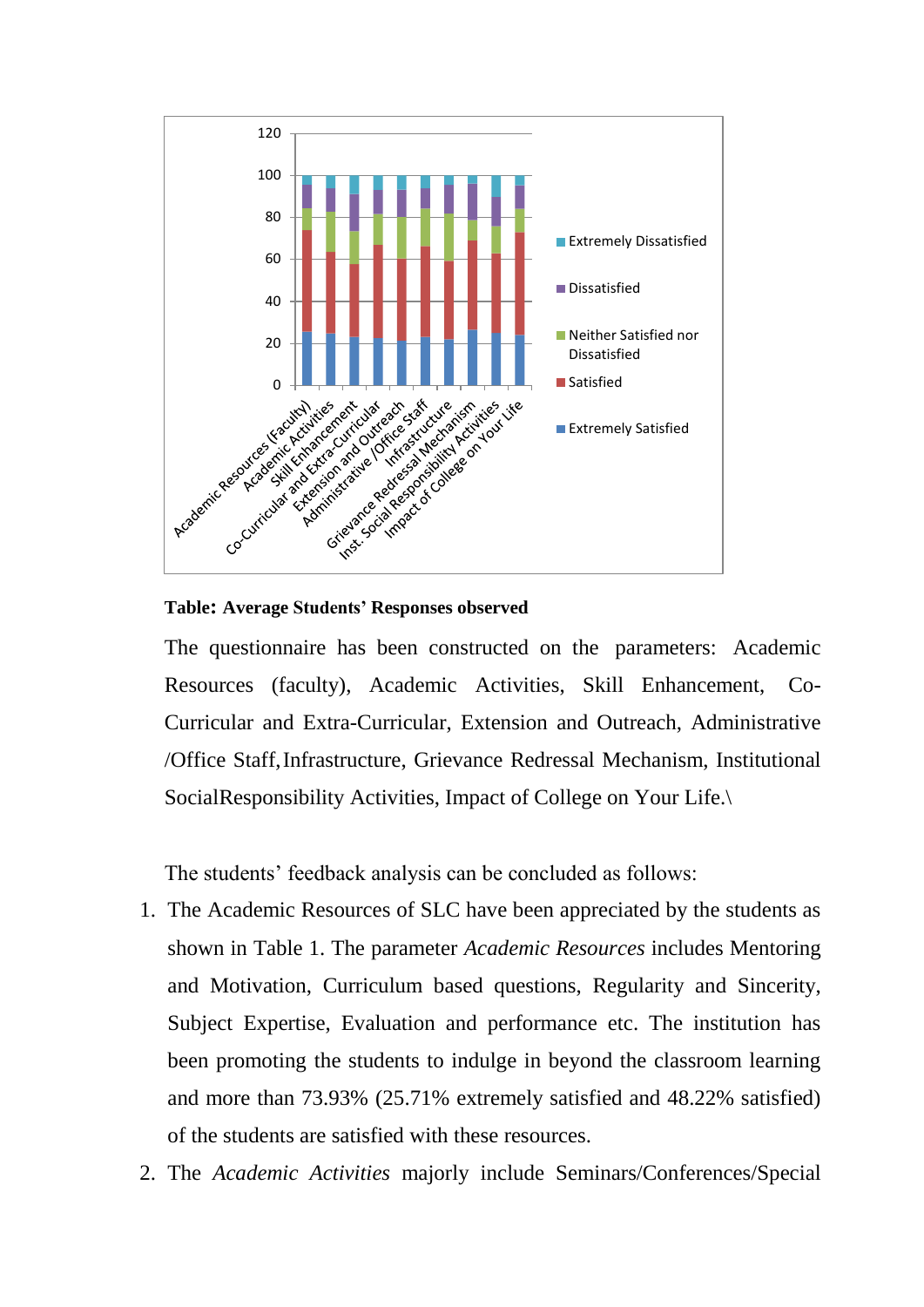Lectures, Hands on Training for Academic Enhancement, Class Presentations/ Projects /Workbooks, Use of Cinema/Tools/ Visuals/ Role play/ IT tools in Class Rooms etc. The activities are appreciated by a major segment of pupils and upto 63.68% of them are content by the same.

- 3. The College Activities are further extended to Skill Enhancement Activities, Co-Curricular and Extension Activities. All these headings have enquired about the Sports, Associations/Clubs/Cultural Societies/Centres, Remedial Classes, Career Counselling and Placement Support etc. The students' much favourite extension activities have impelled them to address a satiety level of 60.82%.
- 4. The students' lot has shown an active response in favour of the *Administrative* dealing framework and *Infrastructural* resources. It has been observed that the 66.42%, 59.41% and 69.17% students have had optimum support from *Administrative Staff*, College *Infrastructure* and *Grievance RedressalMechanism* respectively.
- 5. The institution is often associated to serve its social responsibility by promoting the students towards Green Campus-Tree Plantation Drive, Implementation of Swachh Bharat Abhiyan, Gender Sensitization Programs for awareness. The 63.01% of the respondents often admired the College's initiatives for the *Institutional Social Responsibility.*
- 6. And lastly, an affirmative *Impact of College on the Student's Life* has also been observed by as large as 73.07% of them. The College imparts Valuebased Education and endorses the Holistic Development for the future of the nation.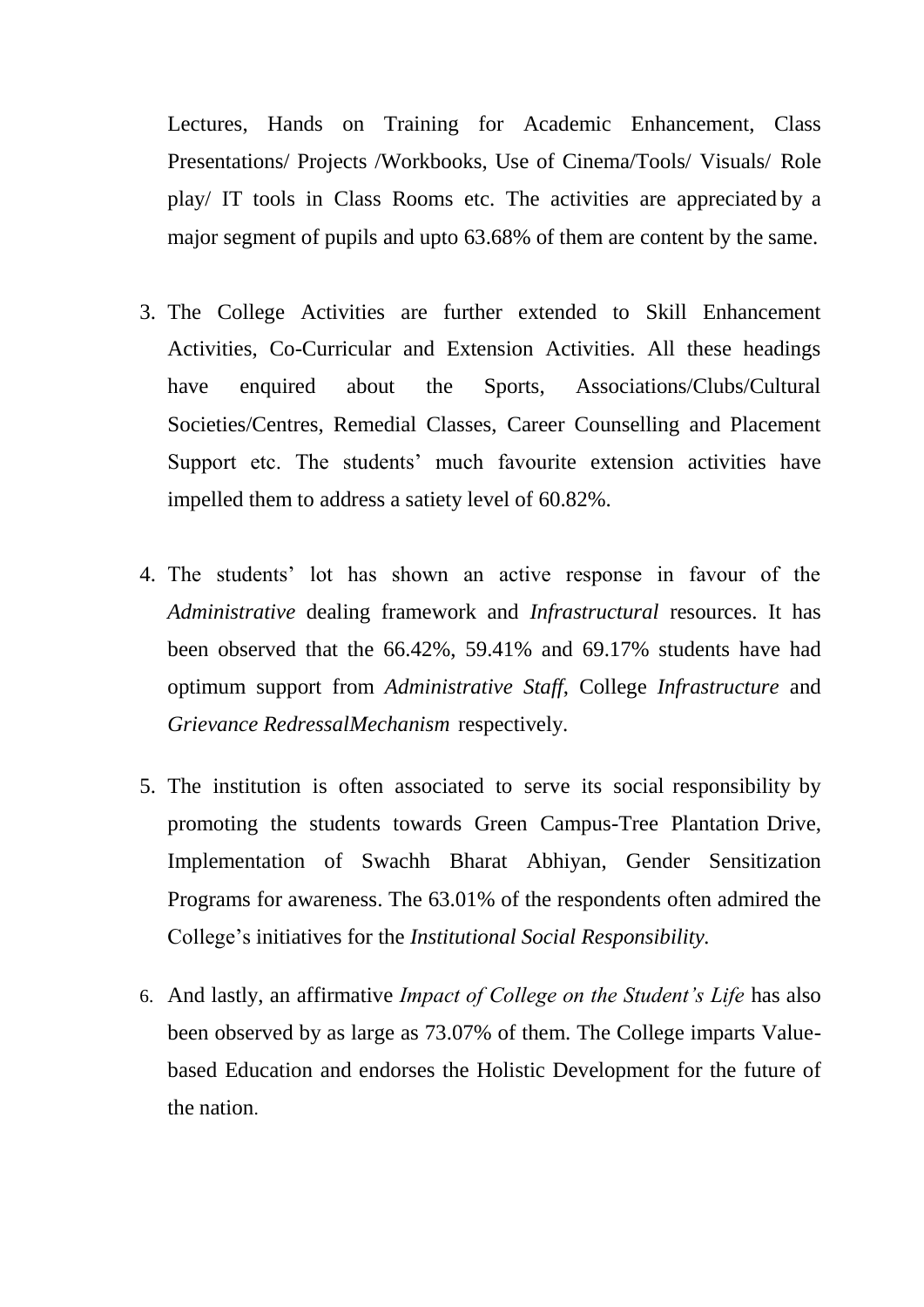| <b>Parameters</b>                                      | <b>Variables</b>                                                                          | <b>Extremely</b><br><b>Satisfied</b> | <b>Satisfied</b> | <b>Neither</b><br><b>Satisfied</b><br>nor Dis-<br>satisfied | Dis-<br>satisfied | <b>Extremely</b><br><b>Dissatisfied</b> | <b>Total</b> |
|--------------------------------------------------------|-------------------------------------------------------------------------------------------|--------------------------------------|------------------|-------------------------------------------------------------|-------------------|-----------------------------------------|--------------|
| 1<br><b>Academic</b><br><b>Resources</b><br>(FACULTY)  | Mentoring and Motivating Students for<br>Academic Growth and Development                  | 23.86                                | 54.26            | 14.49                                                       | 4.26              | 3.13                                    | 100%         |
|                                                        | Content of Syllabi of the Courses                                                         | 22.16                                | 49.43            | 15.06                                                       | 8.81              | 4.55                                    | 100%         |
|                                                        | Extent of Syllabi covered in the Class                                                    | 22.44                                | 44.89            | 14.49                                                       | 11.65             | 6.53                                    | 100%         |
|                                                        | Delivery of Content in the Class                                                          | 19.89                                | 55.97            | 5.40                                                        | 11.65             | 7.10                                    | 100%         |
|                                                        | <b>Regularity and Sincerity</b>                                                           | 29.83                                | 27.27            | 15.34                                                       | 20.45             | 7.10                                    | 100%         |
|                                                        | Subject Expertise                                                                         | 20.74                                | 59.66            | 9.66                                                        | 6.82              | 3.13                                    | 100%         |
|                                                        | Linking Theory with Examples and<br>Practices                                             | 19.89                                | 60.80            | 7.10                                                        | 8.81              | 3.41                                    | 100%         |
|                                                        | Accessibility for Interactions                                                            | 28.41                                | 41.76            | 11.65                                                       | 14.77             | 3.41                                    | 100%         |
|                                                        | Use of Teaching Aids and ICT in the<br><b>Class to Facilitate Teaching</b>                | 26.42                                | 48.58            | 13.92                                                       | 7.95              | 3.13                                    | 100%         |
|                                                        | Encouragement for Out of the Box and<br>Innovative Thinking                               | 20.74                                | 50.85            | 10.51                                                       | 11.93             | 5.97                                    | 100%         |
|                                                        | Overall Experience with Internal<br>Assessment (Quiz, Assignments,<br>Presentations etc.) | 36.93                                | 42.61            | 9.38                                                        | 9.66              | 1.42                                    | 100%         |
|                                                        | Fairness of the Internal Evaluation<br>process by the Teachers                            | 33.52                                | 47.73            | 11.36                                                       | 4.83              | 2.56                                    | 100%         |
|                                                        | Your Performance in Assignment was<br>discussed with you                                  | 37.78                                | 42.05            | 6.53                                                        | 8.81              | 4.83                                    | 100%         |
|                                                        | Availability of Online Resources and<br>Library Resources                                 | 28.13                                | 55.11            | 2.56                                                        | 11.93             | 2.27                                    | 100%         |
|                                                        | Encouragement for Co-Curricular and<br><b>Extra-Curricular Activity</b>                   | 17.33                                | 35.51            | 11.65                                                       | 26.14             | 9.38                                    | 100%         |
|                                                        | Overall Learning Experience with the<br>faculty                                           | 23.30                                | 55.11            | 10.23                                                       | 9.94              | 1.42                                    | 100%         |
| $\overline{2}$<br><b>Academic</b><br><b>Activities</b> | Seminars/conferences/workshops                                                            | 28.41                                | 40.34            | 15.91                                                       | 9.94              | 5.40                                    | 100%         |
|                                                        | Special Lectures / Guest<br>Lectures/Virtual Lectures                                     | 26.99                                | 46.59            | 10.80                                                       | 11.65             | 3.98                                    | 100%         |
|                                                        | Hands on Training for Academic<br>Enhancement (Software, simulation<br>etc.)              | 23.86                                | 43.18            | 14.49                                                       | 11.65             | 6.82                                    | 100%         |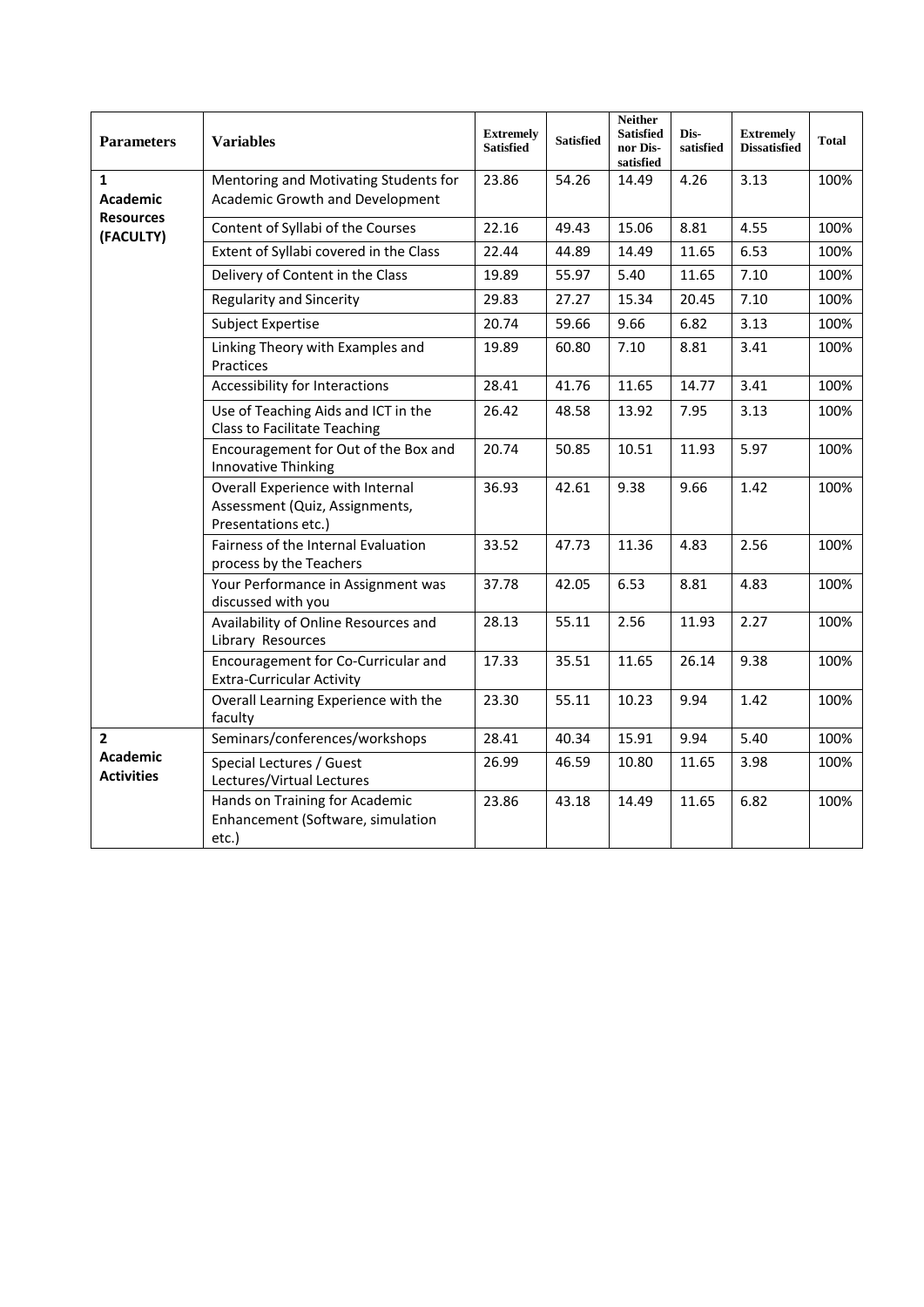|                                         | Class Presentations / Projects /<br>Workbooks                                                                                                         | 29.55 | 39.77 | 14.49 | 9.94  | 6.25  | 100% |
|-----------------------------------------|-------------------------------------------------------------------------------------------------------------------------------------------------------|-------|-------|-------|-------|-------|------|
|                                         | Use of Art, Culture & Cinema in Class<br>Rooms                                                                                                        | 23.58 | 31.53 | 26.42 | 11.08 | 7.39  | 100% |
|                                         | Multidisciplinary Projects / Live Projects                                                                                                            | 16.48 | 31.82 | 32.67 | 11.93 | 7.10  | 100% |
| 3<br><b>Skill</b><br><b>Enhancement</b> | Efforts are made by Institute / Teacher<br>to Include Soft Skills, Life Skills and<br>Employability Skills to make you ready<br>for the World of Work | 28.13 | 40.63 | 4.55  | 17.05 | 9.66  | 100% |
|                                         | <b>Career Counselling and Placement</b><br>Support                                                                                                    | 16.76 | 33.52 | 10.80 | 25.57 | 13.35 | 100% |
|                                         | Societies/Clubs/Centres                                                                                                                               | 26.42 | 34.94 | 23.58 | 10.51 | 4.55  | 100% |
|                                         | Spoken English Classes                                                                                                                                | 21.02 | 29.83 | 23.30 | 18.47 | 7.39  | 100% |
| 4                                       | Sports                                                                                                                                                | 18.47 | 37.50 | 25.85 | 11.08 | 7.10  | 100% |
| Co-Curricular                           | <b>Cultural Societies</b>                                                                                                                             | 31.53 | 34.09 | 0.00  | 21.31 | 13.07 | 100% |
| and Extra-<br><b>Curricular</b>         | Centres (WDC, CHD, ASC, GSC, E-Cell,<br>CII, Eco-Club)                                                                                                | 23.01 | 55.97 | 7.39  | 7.10  | 6.53  | 100% |
|                                         | <b>Departmental Associations</b>                                                                                                                      | 17.33 | 50.00 | 25.57 | 6.53  | 0.57  | 100% |
| 5                                       | NSS / NCC                                                                                                                                             | 17.90 | 40.34 | 26.42 | 9.38  | 5.97  | 100% |
| <b>Extension and</b><br>Outreach        | Eco Club and other Green Initiatives                                                                                                                  | 22.16 | 37.78 | 8.52  | 17.90 | 13.64 | 100% |
|                                         | Sanitation and Hygiene                                                                                                                                | 18.18 | 37.78 | 27.56 | 8.24  | 8.24  | 100% |
|                                         | <b>Remedial Classes</b>                                                                                                                               | 30.11 | 42.05 | 11.93 | 12.78 | 3.13  | 100% |
|                                         | <b>Community Outreach Programme</b>                                                                                                                   | 18.18 | 37.78 | 25.00 | 16.19 | 2.84  | 100% |
| 6<br>Administrative<br>/Office Staff    | Redressal of students' concern by Office<br>Staff                                                                                                     | 25.85 | 51.99 | 14.77 | 5.40  | 1.99  | 100% |
|                                         | Guidance and help from Laboratory<br>Staff                                                                                                            | 25.57 | 38.35 | 19.60 | 11.65 | 4.83  | 100% |
|                                         | Resourcefulness of Library Staff                                                                                                                      | 20.45 | 55.40 | 7.39  | 8.52  | 8.24  | 100% |
|                                         | Maintenance Staff (Gardener, Sweeper<br>etc.)                                                                                                         | 22.16 | 39.49 | 26.42 | 8.81  | 3.13  | 100% |
|                                         | <b>Behaviour of Security Staff</b>                                                                                                                    | 21.31 | 31.53 | 21.02 | 13.92 | 12.22 | 100% |
| $\overline{\mathbf{z}}$                 | <b>Sports Facilities</b>                                                                                                                              | 23.01 | 31.82 | 31.82 | 8.81  | 4.55  | 100% |
| Infrastructure                          | <b>Library Facilities</b>                                                                                                                             | 28.13 | 46.59 | 12.50 | 10.23 | 2.56  | 100% |
|                                         | <b>Reading Room Facilities</b>                                                                                                                        | 28.69 | 37.78 | 22.44 | 8.81  | 2.27  | 100% |
|                                         | Knowledge Resource Centre Facilities                                                                                                                  | 28.13 | 35.23 | 20.17 | 11.65 | 4.83  | 100% |
|                                         | Conference /seminar Room                                                                                                                              | 21.59 | 34.94 | 26.42 | 12.22 | 4.83  | 100% |
|                                         | IT facilities (availability of projectors,<br>computers and other equipment)                                                                          | 31.53 | 43.18 | 5.40  | 16.76 | 3.13  | 100% |
|                                         | Laboratories                                                                                                                                          | 28.69 | 52.56 | 7.39  | 9.94  | 1.42  | 100% |
|                                         | Canteen                                                                                                                                               | 22.44 | 26.42 | 34.38 | 12.78 | 3.98  | 100% |
|                                         | Bank with ATM                                                                                                                                         | 23.01 | 35.80 | 25.28 | 12.22 | 3.69  | 100% |
|                                         | <b>Recreational Facilities</b>                                                                                                                        | 4.55  | 11.36 | 5.40  | 57.95 | 20.74 | 100% |
|                                         | Girls Common Room                                                                                                                                     | 2.56  | 12.78 | 67.61 | 15.06 | 1.99  | 100% |
|                                         | Facilities for Differently-abled Students                                                                                                             | 8.24  | 25.85 | 58.24 | 3.13  | 4.55  | 100% |
|                                         | Maintenance of Campus Facilities<br>(Building, Furniture etc.)                                                                                        | 18.75 | 54.26 | 15.34 | 8.24  | 3.41  | 100% |
|                                         | Safe secure campus (CCTV Surveillance<br>System)                                                                                                      | 27.56 | 50.28 | 9.38  | 12.78 | 0.00  | 100% |
|                                         | <b>Electricity by Solar Panel</b>                                                                                                                     | 18.18 | 47.73 | 25.28 | 5.40  | 3.41  | 100% |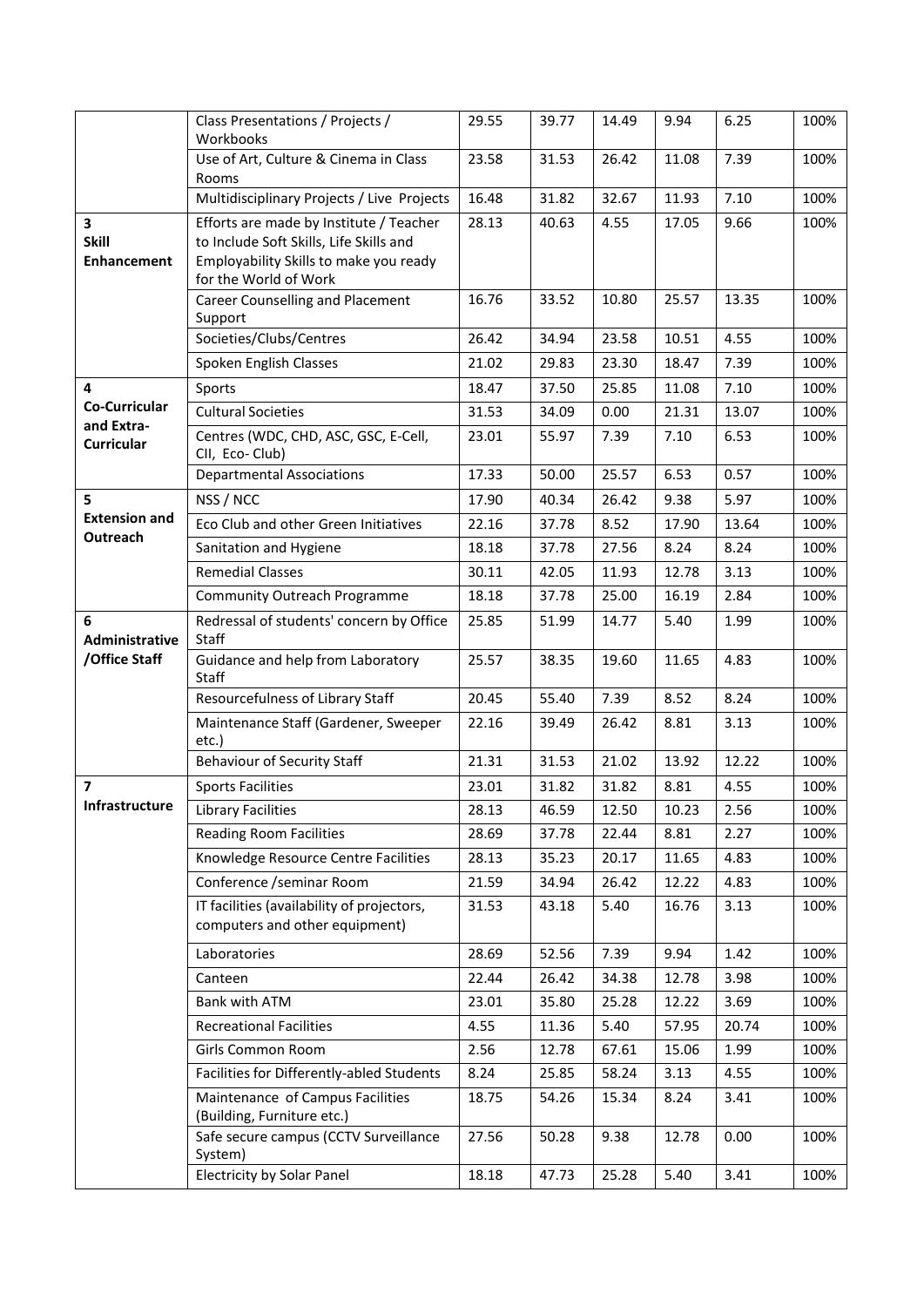|                                                                              | <b>Medical Facilities with Doctor</b>                                                                                                                                                    | 30.11 | 43.18 | 5.97  | 13.92 | 6.82  | 100% |
|------------------------------------------------------------------------------|------------------------------------------------------------------------------------------------------------------------------------------------------------------------------------------|-------|-------|-------|-------|-------|------|
|                                                                              | Counselling                                                                                                                                                                              | 29.26 | 45.74 | 8.24  | 13.92 | 2.84  | 100% |
| 8<br>Grievance                                                               | Accessible Administrative System for<br>Grievance                                                                                                                                        | 29.26 | 32.95 | 12.50 | 19.89 | 5.40  | 100% |
| Redressal<br><b>Mechanism</b>                                                | Action taken towards Grievance                                                                                                                                                           | 23.86 | 52.27 | 6.53  | 15.06 | 2.27  | 100% |
| 9                                                                            | <b>Blood Donation Camp</b>                                                                                                                                                               | 16.19 | 18.18 | 10.51 | 28.98 | 26.14 | 100% |
| Institutional<br><b>Social</b><br><b>Responsibility</b><br><b>Activities</b> | <b>Green Campus-Tree Plantation Drive</b>                                                                                                                                                | 21.02 | 43.75 | 24.43 | 4.83  | 5.97  | 100% |
|                                                                              | Implementation of Swachh Bharat<br>Abhiyan                                                                                                                                               | 33.81 | 50.57 | 5.97  | 7.10  | 2.56  | 100% |
|                                                                              | Students' participation in Social Causes<br>Awareness programmes and College<br>Activities (No Use of Polythene Bags, No<br>Smoking and Drinking, No Drugs etc.)                         | 20.74 | 42.33 | 17.33 | 13.92 | 5.68  | 100% |
|                                                                              | The College organises the Gender<br>Sensitisation Programmes (Gender<br>Equality, Ban on Female Foeticide, No<br>to Domestic Violence, No Eve Teasing,<br>Code of Conduct) for awareness | 32.95 | 35.51 | 6.25  | 14.49 | 10.80 | 100% |
| 10<br>Impact of<br>College on                                                | The College plays a crucial role to<br>enhance the Knowledge Base of the<br>students                                                                                                     | 27.56 | 55.11 | 5.40  | 7.95  | 3.98  | 100% |
| <b>Your Life</b>                                                             | The College works to enhance the<br>Career / Professional Development of<br>the students                                                                                                 | 25.00 | 54.55 | 7.39  | 8.81  | 4.26  | 100% |
|                                                                              | The College activities are a source of<br>Personality Development for the<br>students                                                                                                    | 21.59 | 41.19 | 21.88 | 12.22 | 3.13  | 100% |
|                                                                              | College has contributed to Holistic<br>development of students                                                                                                                           | 23.01 | 53.98 | 6.53  | 11.08 | 5.40  | 100% |
|                                                                              | College imparts Value based education<br>that transforms the students to a<br>responsible citizen                                                                                        | 23.30 | 40.06 | 14.20 | 15.63 | 6.82  | 100% |

**Table 2 : The students' responses (in percentage) on ten parameters with distinct variables**

The Table 2 has detailed the ten parameters into distinct variables. The statistical score denotes the satisfactory performance of students is the Average score of the variables measuring the respective parameters. The favourable response of Academic Resources and Academic Activities' have been inferred as the satisfaction level of the students. It implies that the students are gratified with the College's endeavours to uplift and enhance their knowledge-based learnings. The Infrastructural development of the College and Grievance Redressal Mechanism have also found to be hovering around positive feedback. The percentage scores of *Institutional Social Responsibility* and *Impact of*